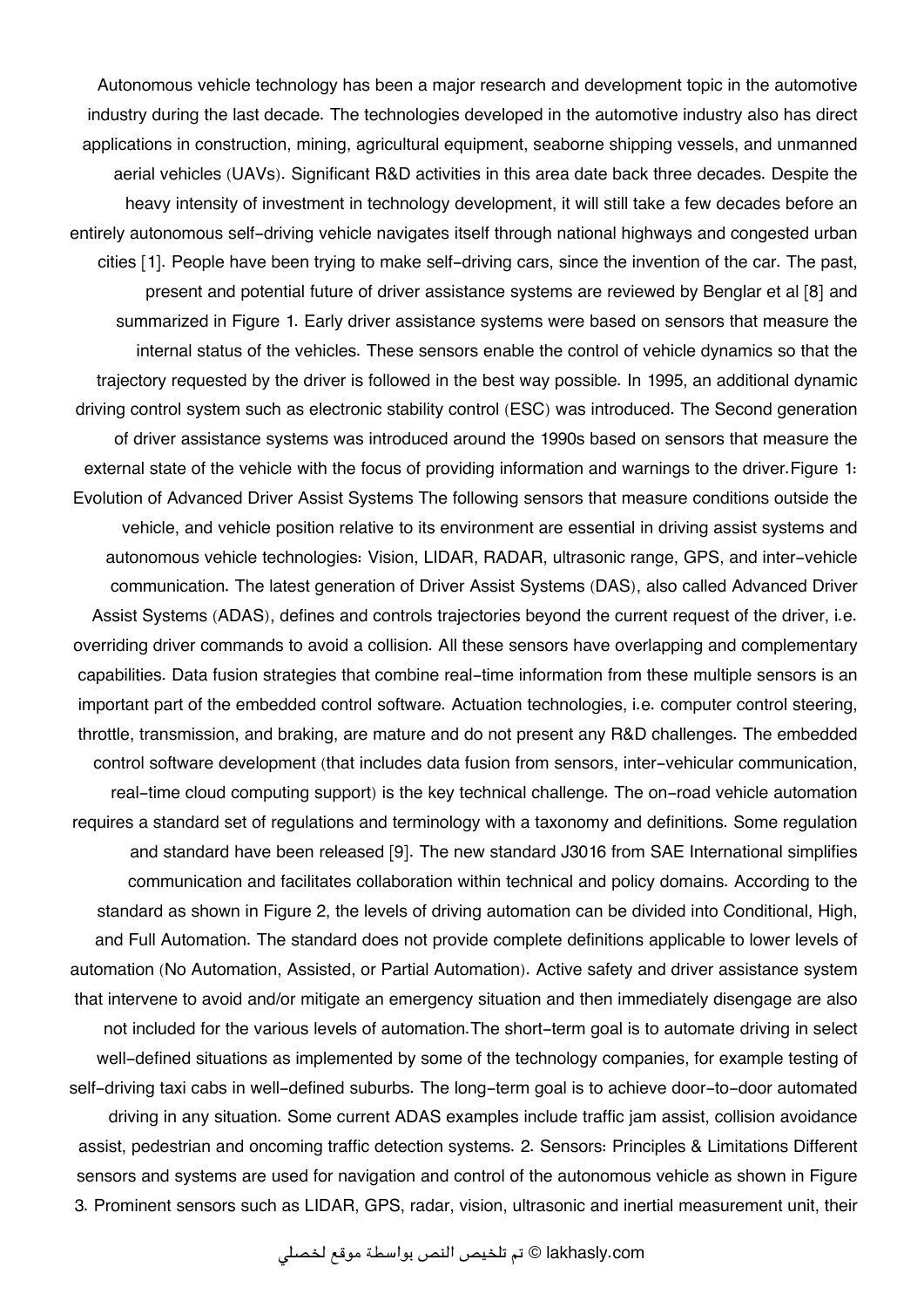working principle and usage are discussed in the following sections.LIDAR transmits a beam of light pulse from a rotating mirror, part of that light will reflect back to the sensor to detect any non-absorbing object or surface (Figure 4). The target distance is calculated as speed of light times the measured time period at multiple angles. It scans the field of view in 3D with a finite spatial resolution and frequency. Using the calculated distance, the sensor constructs a 3D map of the world including the objects around it. LIDAR uses infrared (IR), visible or ultraviolet (UV) waves of the electromagnetic spectrum for different applications and comes in various 1D, 2D and 3D configurations. They are the second most valued sensors, after vision for object detection like a vehicle, pedestrian and obstacles, as shown in a typical application of self-driving cars (Figure 4). Their performance is poor in rain, snow, dust and foggy environments. A high-end LIDAR sensor can measure multiple distances per laser pulse which is helpful to see through dust, rain and mostly transparent surfaces such as glass windows and porous object like wire fences. To reduce the signal to noise ratio, a higher power laser generation is desired but in order to prevent damage to the human eye, a laser power of 905nm is used to achieve desired range with low duty cycle [10]. Current cost of LIDAR sensor is relatively high [11, 12] and there are some issues with the long-term reliability of their mechanical scanning mechanisms. They have been used heavily in research applications, but not widely used in automotive OEM safety systems until recently2.2. RADAR Radar transmits electromagnetic pulses and senses the echoes to detect and track objects. Echoes sensed vary in frequency depending on the speed of the object. Radar can measure the relative distance, velocity, and orientation of the object [13, 14]. In case of monostatic radars in which the transmitter and receiver are located at the same location, range of the target is measured by using the round trip travel time of a pulse, times the speed of light divided by two. They are typically available for short ( $\approx$  30), medium ( $\approx$  60) and long-range ( $\approx$  200 m) distances and range from 3 MHz (Very long range) to 100+ GHz (Short range) frequencies (Fig.4). Radar requires less computing resources compared to vision or LIDAR. Typical application include lane keeping, advance cruise control, object detection, etc [15]. 2.3. GPS GPS is used to locate the position of a GPS receiver (x,y,z coordinates) using four or more geostationary satellites. These satellites maintain their position relative to earth and broadcast reference signals. A GPS receiver on earth deciphers the actual location within meters accuracy. However, the so called "differential GPS" can pinpoint a location within centimeter accuracy which is necessary for navigation of autonomous vehicle. GPS consists of three segments: space, control, and user segments. The space segment includes the satellites, control segment manages and controls them and user segment is related to development of user equipment for both military and civil purposes [16]. GPS based navigation application are greatly used to accurately predict the vehicle location with respect to map which is known as localization. However GPS based navigation are inaccurate and can lead to ghosting phenomena. 2.4. Vision Vision system is composed of a camera and image processing unit (Figure 5). A typical camera is a combination of focusing lens and array of photo-detectors for each pixel in the field of view (FOV). The array of photo-detectors send pixel information to image processing unit. This unit processes the information based on certain algorithms to detect desired objects. Vision sensors capture more visual information, hence tracking the surrounding environment more effectively than other sensors. They are categorized into mono and stereo types.